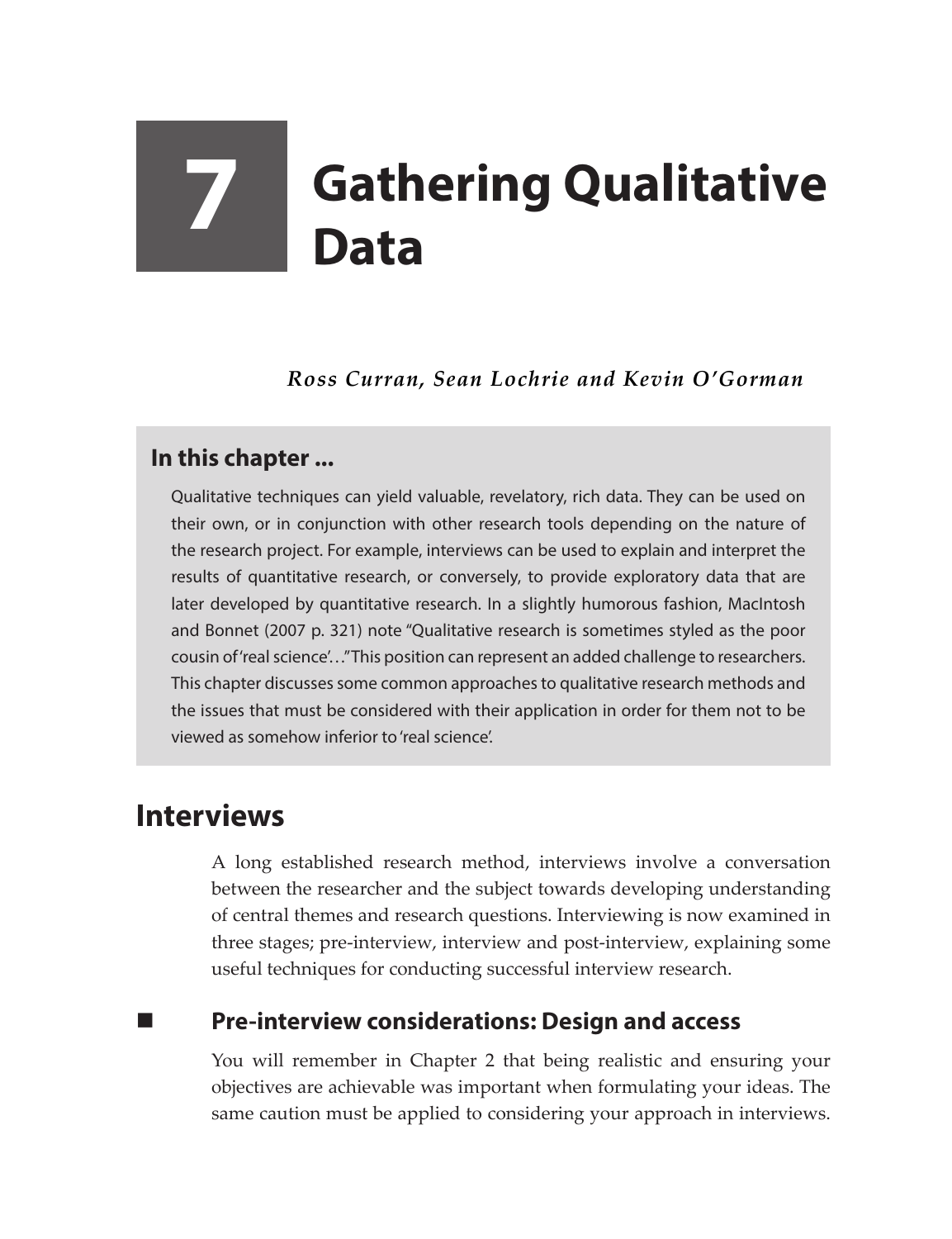First and foremost, trust your instincts and your 'gut feeling' to guide you. Why? Because you should not forget that an interview is simply a dialogue between two people. You are familiar with this dynamic and you already possess the basic skills that will ensure a successful outcome.

| <b>Strengths</b>                                                                                                                                                                                                                                                                                                            | <b>Weaknesses</b>                                                                                                                                                                                      | <b>Applicability</b>                                                                                                                                                        |  |  |
|-----------------------------------------------------------------------------------------------------------------------------------------------------------------------------------------------------------------------------------------------------------------------------------------------------------------------------|--------------------------------------------------------------------------------------------------------------------------------------------------------------------------------------------------------|-----------------------------------------------------------------------------------------------------------------------------------------------------------------------------|--|--|
| Unstructured                                                                                                                                                                                                                                                                                                                |                                                                                                                                                                                                        |                                                                                                                                                                             |  |  |
| Provides rich information.<br>Explores previously unknown<br>themes that arise from the<br>interview.<br>Creates relationships which may<br>lead to more information.<br>Uses natural language.                                                                                                                             | Very time consuming.<br>Resource intensive<br>Lacking in generalizability<br>Can generate lots of often<br>irrelevant data.<br>Susceptible to interviewer<br>bias.                                     | Exploratory research<br>investigating past events<br>when subjective views and<br>experiences are sought<br>in conjunction with other<br>research methods.                  |  |  |
| Semi-Structured                                                                                                                                                                                                                                                                                                             |                                                                                                                                                                                                        |                                                                                                                                                                             |  |  |
| Questions prepared in advance to<br>cover critical points, useful when<br>the researcher is inexperienced.<br>Interviewees still retain freedom<br>and flexibility to express their<br>own views.<br>Increased reliability and scope for<br>comparability.<br>Interviewee is able to respond in<br>language natural to them | Time consuming.<br>Resource intensive.<br>Needs good interview<br>skills to keep on topic.<br>Interview questions are<br>open to researcher bias<br>May lack in generalizability.                      | Multiple interviewers.<br>Only one chance to conduct<br>the interview.<br>Researcher has some<br>knowledge of the topic,<br>In conjunction with other<br>research methods.  |  |  |
| Structured                                                                                                                                                                                                                                                                                                                  |                                                                                                                                                                                                        |                                                                                                                                                                             |  |  |
| Can produce consistent<br>generalizable data.<br>Minimal risk of bias.<br>Large sample size.<br>Can be conducted quickly.<br>Sophisticated interviewing skills<br>not required.                                                                                                                                             | Little opportunity for<br>feedback.<br>Question responses are<br>limited and restrictive.<br>Little scope to cater for the<br>unforeseen.<br>Real-time changes to<br>the interviews cannot be<br>made. | Clear focus and a question<br>to be answered.<br>High level of knowledge<br>on a topic to allow for<br>appropriate question<br>formulation.<br>A well-developed literature. |  |  |

**Table 7.1:** Strengths, weaknesses and applications of interview approaches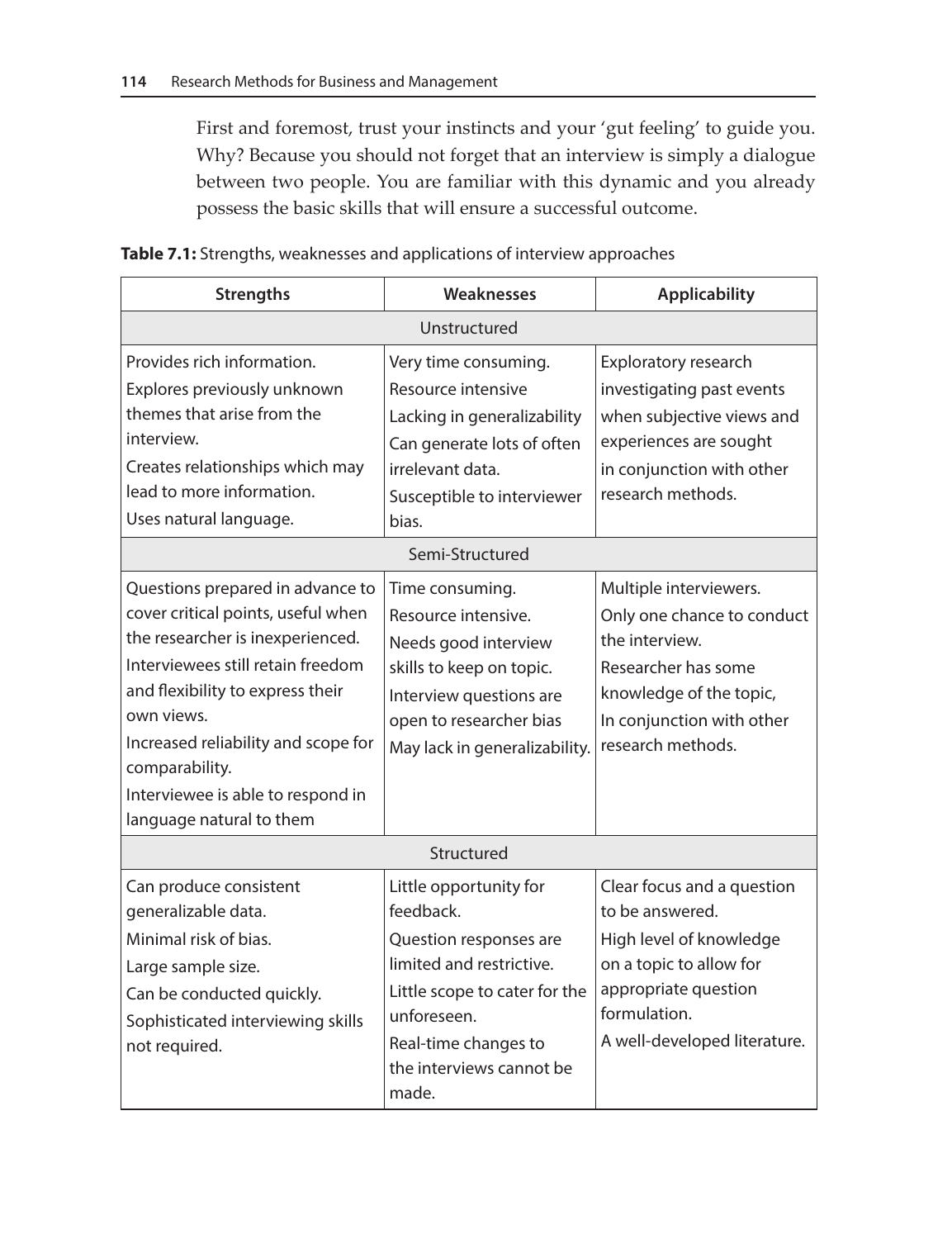Interviews range from unstructured (open-ended) to structured, with semistructured occupying a middle-ground. Selecting the most appropriate type often determines project success. For example, unstructured interviews in a resource constrained, narrowly focused project may prove ineffective, whereas highly focused structured interviews are unlikely to capture the depth of insight required in some exploratory studies. The type of project you are undertaking, the nature of your research participants and the time and cost limitations you face must be incorporated into your decisionmaking. It may be difficult to get the approval to conduct unstructured in-depth interviews with prisoners; it may also not be the best use of the opportunity to ask sterile and prescriptive structured questions if you are lucky enough to interview the CEO of a global company. Table 7.1 illustrates some characteristics of these approaches and suggests suitable applications; the boundaries are not fixed between them.

How to conduct the interview is another challenge with approaches including: video, telephone, or face to face interviews. Unstructured interviews elicit more information in a face to face format, whereas telephonebased formats may prove more suitable for structured interviews when a larger sample is required to strengthen validity, and the practicalities of meeting each respondent face to face are diminished. Ultimately, the most efficient way should be selected considering the resources available, appropriateness to the context, and the added value of two-way interaction to the research.

Access to appropriate participants is vital and must be realistic and achievable within any project timeframe. Interviewers must be able to brief gatekeepers and participants on the purpose of the project, as the initial exchanges can affect the rest of the interview. The briefing should include the following elements:

- What the data generated from the study will be used for
- Reassurances of confidentiality (see Chapter 11)
- How data will be recorded
- Length of the proposed interviews
- How many interviews the participant is committing to undertake
- Reassurance that the researcher's role is non-judgemental but evaluative.